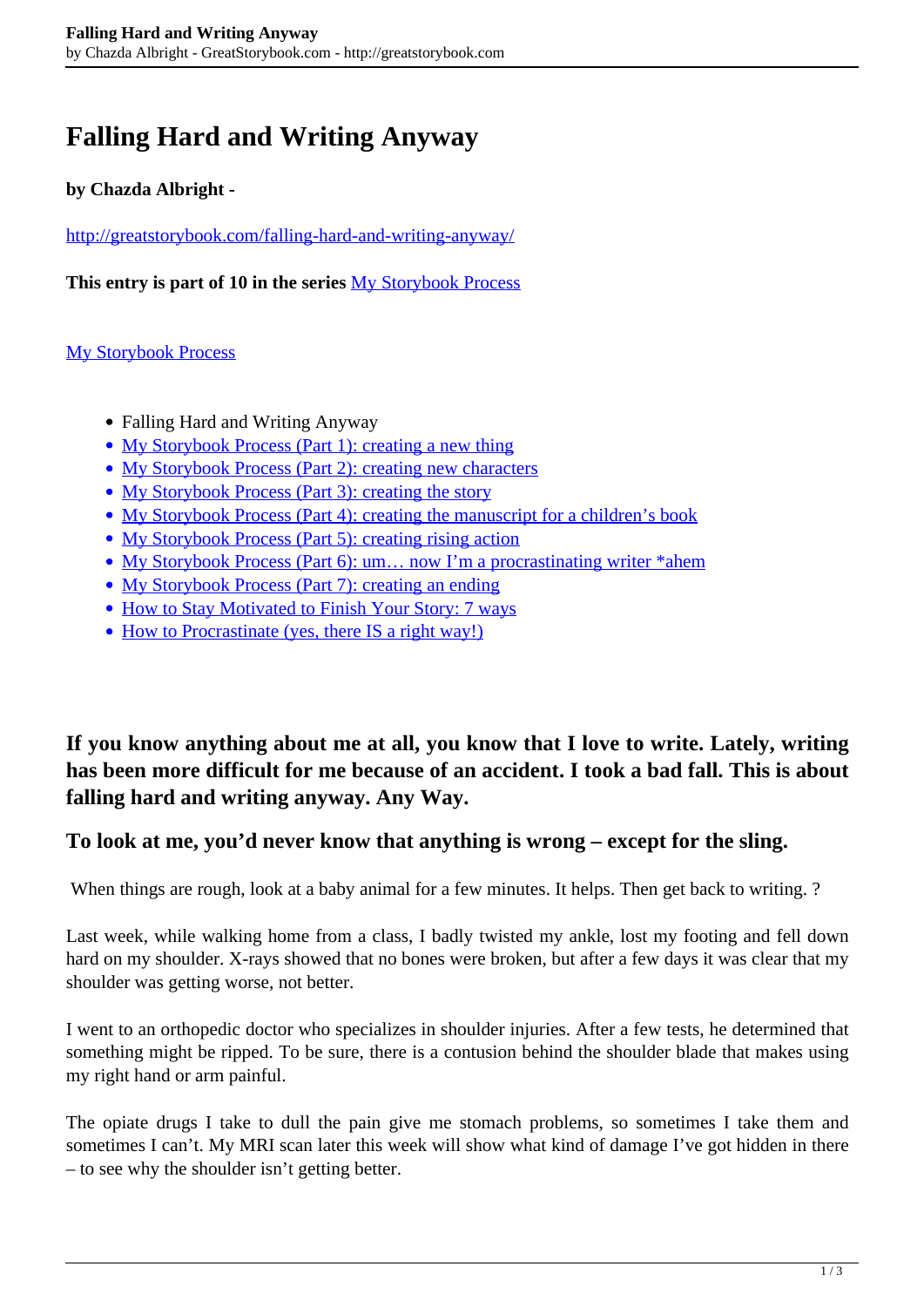Living and typing one-sided is, as you might imagine, tedious – and after a short time, typing causes pain on my left side, which is badly unexercised in this way. Writing has become exhausting. I'm sure that with practice I can overcome this but for now it is rough going.

I tried recording my voice, to get my ideas down to be transcribed later. It didn't work. I hit "record" and held the devise to my face - and nothing happened.

I had nothing to say. I had something to *write*. I couldn't translate one act to another.

Maybe some part of my brain simply needs more exercise, so that recording my voice becomes as fluid an act as writing. It's hard to imagine. It feels so different; I don't even know how to begin.

I feel grateful to have my one good arm – or at least, the sort-of working awkward arm. I feel grateful to have this little problem, to have these pains.

After so many people have died or been badly injured in the recent terrorist attacks in France, after so many have fled from their homes to my country and my town because of civil war (there is a refugee camp located one block from my home), when so many today struggle for the things I've never been without a single day of my life – things like food, water, shelter and clothes – what the hell is a bit of soreness on one side?

I don't want to come off as a greeting card sort of inspirational-poster type of sentiment, but *it does work* to look at an adorable kitten reminding me to "Hang in there!"

Writing is hard but I can still do it. It isn't easy. There's pain and my head is dulled. I feel restless when all I want to do is rest.

### **Have you run into this kind of situation? How did you get through it? Do you have any tips?**

There are times the words just don't come. There are times when cleaning the dishes sudddenly feels allimportant. There are times when you want to throw your computer out the window.

It's important I think for people to exchange and share how to get through the rough patches, how to keep creating when you feel flattened-out. We all have those times. It can be helpful to know how to get through them a little better.

So… when you fall down and things don't work as they usually do for you, **do what works**. Remind yourself how lucky you are to notice when things aren't going well. Then keep on.

### **Keep creating, no matter what.**

**This entry is part of the series** [My Storybook Process](http://greatstorybook.com/series/my-storybook-process/) **Be sure to check out the other posts:**

My Storybook Process (Part 1): creating a new thing  $\gg$